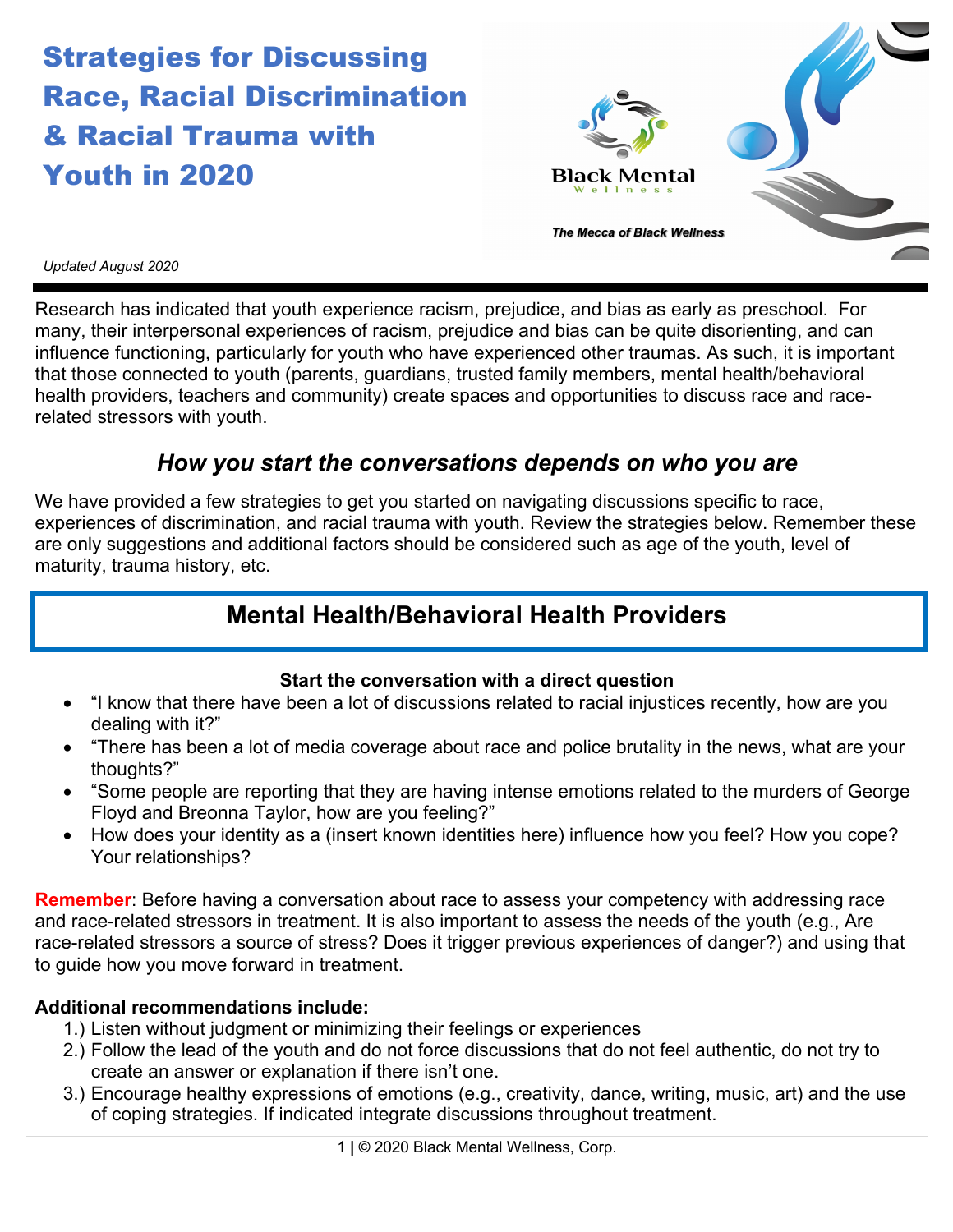## **Parents, Guardians & Trusted Family Members**

### **Be intentional with the conversation. Set aside a time to talk and be sure to minimize distractions and ask questions directly**

- "How are you feeling about the racial injustices that are being replayed on the news?"
- "I'm feeling angry/sad about what happened to Ahmaud Arbery, George Floyd, and Breonna Taylor, how are you feeling?"
- "Do you ever worry about being harmed by the police?"
- "Have you ever felt that someone treated you differently based on your race or other identities?"
- "What is your understanding of what is happening?" (This is an opportunity to correct any misperceptions or misinformation)
- "What do you need from me? How can I support you?"
- "Do you want to do something together to make a change?" (Think about opportunities to connect with organizations that dismantle racism, and/or family-friendly demonstrations to protest police brutality and other injustices)

### **How do I prepare my Black child for racism and keep them safe, if I do not have the same lived experiences?**

- Make tools available to increase a positive connection to Black legacies, people and history
- Listen to the youth as they share their personal experiences and challenges
- Acknowledge differences between your experiences
- Help youth identify different types of racism and how to cope and manage
- Join organizations that contribute to dismantling racism
- Connect with other friends or family who can help you build knowledge and positive experiences to build racial pride

**Remember**: Start conversations about race and racial pride at a young age and continue those conversations over time. Be creative and find opportunities that allow you to begin and continue discussions around race (museums, toys, family traditions, books). As your child gets older, the questions, concerns, and connections to racial stressors will change. Prepare yourself for these conversations. Think about your own experiences and share, as appropriate. Consult with friends and others on different approaches to having difficult conversations and remember to re-visit these conversations over time.

## **Teachers/Community**

- Fill the classroom with culturally diverse books, pictures, and discussions
- eurriculum, and school structure and that reflect your child is able to emotion what you child is able to emotion what your child is able to emotion what you child is able to emotionally what you child is able to emotional • Consult with other professionals regarding best strategies for culturally inclusive teaching,
- Model for youth and families the importance of diversity and inclusivity through staff and teacher diversity
- Lead discussions on current events related to race and racial stress
- and understanding. This conversation seems about your own experiences. This consult with friends and others on different approaches to having different approaches to having different approaches to having different approach • Invite community speakers to classrooms to enhance student exposure and collective knowledge
- Provide resources specific to coping with related to race-related stress to students if needed
- Name the thoughts and feelings you may be having related to race- related current events. Model for students the importance of naming feelings